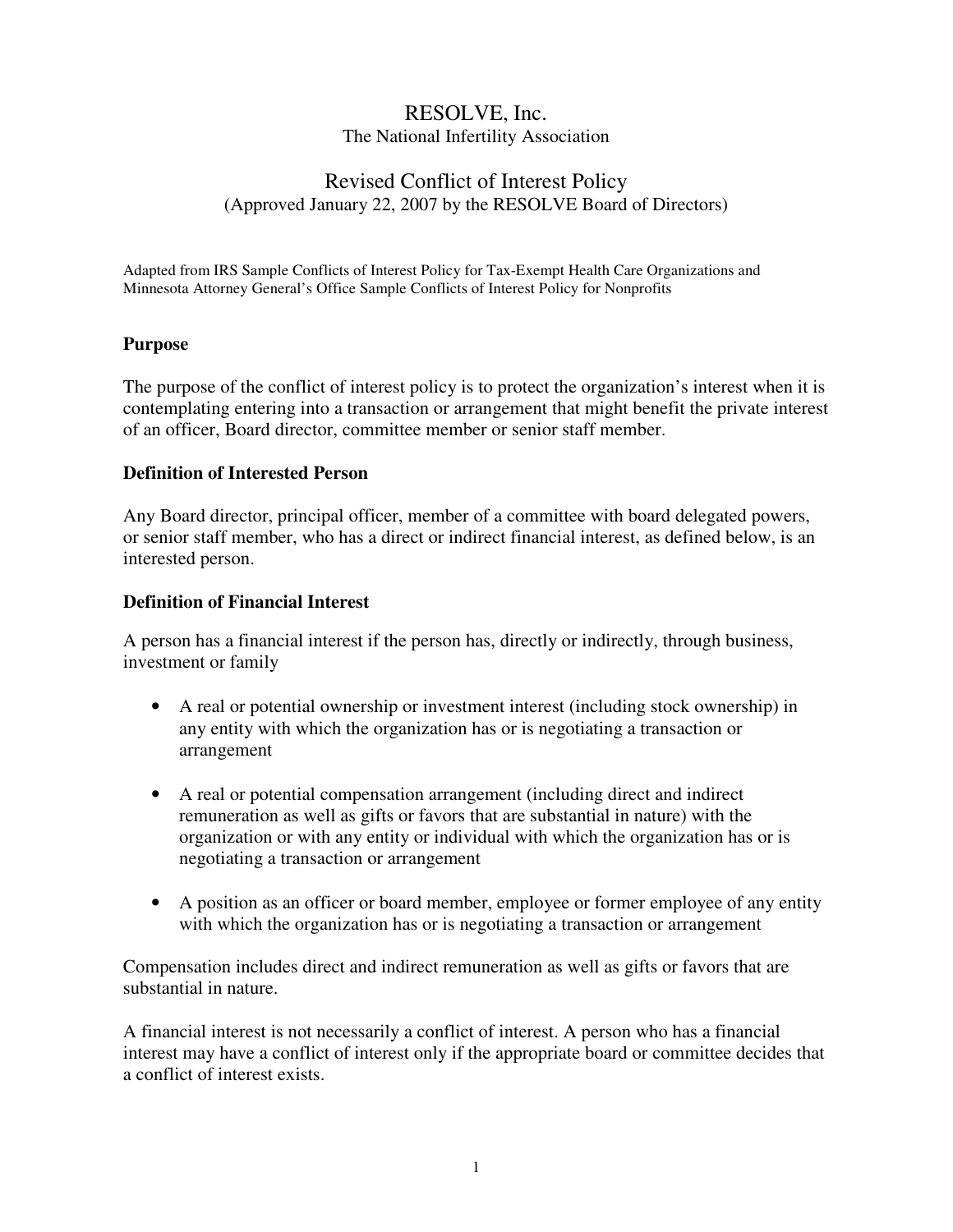These areas of potentially conflicting financial interest are not exhaustive. Conflicts might arise in other areas. It is assumed that the persons covered by this policy will recognize such areas by analogy.

## **Duty to Disclose**

In connection with any actual or possible conflicts of interest, an interested person must disclose the existence of his or her financial interest and must be given the opportunity to disclose all material facts to the directors and members of committees with board- delegated powers considering the proposed transaction or arrangement.

A financial interest is not necessarily a conflict of interest. A person who has a financial interest may have a conflict of interest only if the appropriate board or committee decides that a conflict of interest exists.

## **Determining Whether a Conflict of Interest Exists**

After disclosure of the financial interest and all material facts, and after any discussion with the interested person, he/she shall leave the board or committee meeting while the determination of a conflict of interest is discussed and voted upon. The remaining board or committee members shall decide if a conflict of interest exists.

### **Procedures for Addressing Conflicts of Interest**

Transactions with parties with whom a conflicting interest exists may be undertaken only if all of the following are observed:

- The conflicting interest is fully disclosed
- The person with the conflict of interest is excluded from the discussion and approval of such transaction
- A competitive bid or comparable valuation exists
- The board (or a duly constituted committee thereof) has determined that the transaction is fair and reasonable and in the best interest of the organization

### **Violations**

If the board or committee has reasonable cause to believe that a member has failed to disclose actual or possible conflicts of interest, it shall inform the member of the basis for such belief and afford the member an opportunity to explain the alleged failure to disclose.

If, after hearing the response of the member and making such further investigation as may be warranted, the board or committee determines that the member has in fact failed to disclose an actual or possible conflict of interest, it shall take appropriate disciplinary and corrective action.